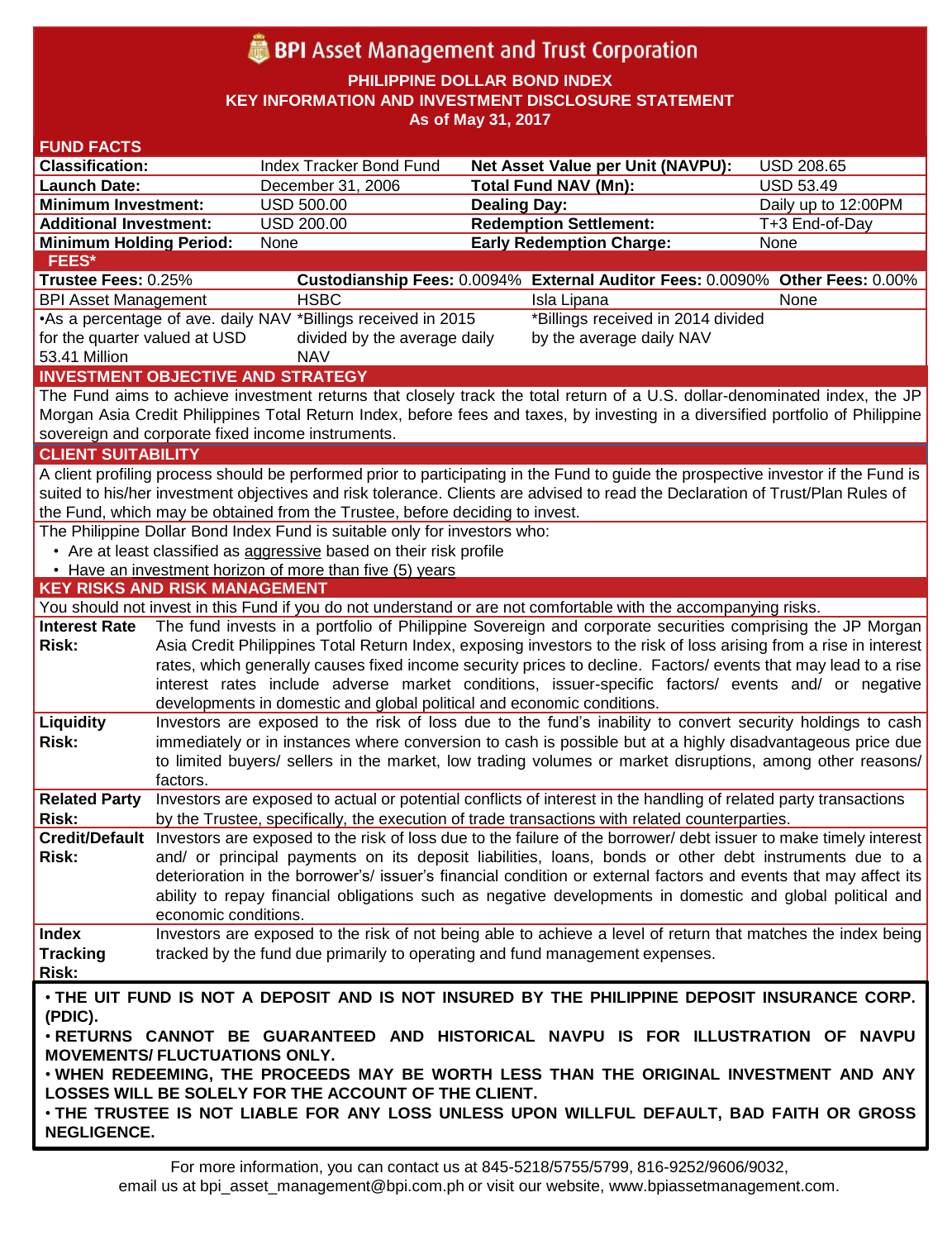## **FUND PERFORMANCE AND STATISTICS AS OF MAY 31, 2017**

(Purely for reference purposes and is not a guarantee of future results)

**NAVPU GRAPH**

Index



**Fund 0.54 1.23 2.99 0.53 14.25 108.65 Benchmark** 0.57 1.31 3.24 0.93 16.36 117.87

\*Benchmark is the JP Morgan Asia Credit Philippines Total Return

**Fund 0.53 3.10 4.54 4.56 5.15 7.31 Benchmark** 0.93 3.73 5.18 5.12 5.66 7.76

**Fund 3.68 2.96 3.41 10.75 -5.23 15.09 Benchmark** 3.93 3.53 3.97 11.47 -5.10 15.79

**1 mo 3 mo 6 mo 1YR 3YRS S.I.<sup>2</sup>**

**1YR 2YRS 3YRS 4YRS 5YRS S.I.**

**YTD 2016 2015 2014 2013 2012**

| <b>NAVPU</b> over the past 12 months |        |  |  |
|--------------------------------------|--------|--|--|
| Highest                              | 214.78 |  |  |
| Lowest                               | 200.59 |  |  |
| <b>STATISTICS</b>                    |        |  |  |
| <b>Weighted Ave Duration (Yrs)</b>   | 7.37   |  |  |
| Volatility, Past 1 Year (%) 3        | 4.48   |  |  |
| Port. Weighted Yield to Maturity (%) | 3.29   |  |  |
| <b>Current Number of Holdings</b>    | 46     |  |  |
| Tracking Error $(3-Yr)^4$ (%)        | -49    |  |  |

<sup>1</sup>Returns are net of fees.

<sup>2</sup>Since Inception

<sup>3</sup>Measures the degree to which the Fund fluctuates vis-à-vis its average return over a period of time.

<sup>4</sup>Measure of deviation between the Fund's return and benchmark returns. A lower number means the Fund's return is closely aligned with the benchmark. 5 Includes accrued income, investment securities purchased, accrued expenses, etc.

\*Declaration of Trust is available upon request through branch of account.

**TOP TEN HOLDINGS Name Maturity % of Fund** RoP Bonds 2/2/2030 8.09 RoP Bonds 3/16/2025 6.53 RoP Bonds 10/23/2034 6.52 RoP Bonds 1/14/2031 6.14 RoP Bonds 1/15/2021 5.23 RoP Bonds 3/1/2041 4.87 RoP Bonds 1/20/2040 4.73 RoP Bonds 3/30/2026 4.67 RoP Bonds 2/2/2042 4.49 RoP Bonds 1/21/2024 4.07 **PORTFOLIO COMPOSITION Allocation % of Fund** Government 68.48 Corporates 28.90 Cash 0.26 Time deposits and money market 1.03 Other receivables – net of liabilities<sup>5</sup>  $1.33$ **Maturity Profile** Cash and Less than 1 Year 2.61 Between 1 and 3 Years 17.07 Between 3 and 5 Years 6 and 1 and 1 and 1 and 1 and 1 and 1 and 1 and 1 and 1 and 1 and 1 and 1 and 1 and 1 and 1 and 1 and 1 and 1 and 1 and 1 and 1 and 1 and 1 and 1 and 1 and 1 and 1 and 1 and 1 and 1 and 1 and 1 and 1 Between 5 and 7 Years 12.01 Between 7 and 10 Years 17.17 More than 10 Years 41.41

## **RELATED PARTY TRANSACTIONS\***

**CUMULATIVE PERFORMANCE (%) <sup>1</sup>**

**ANNUALIZED PERFORMANCE (%) <sup>1</sup>**

**CALENDAR YEAR PERFORMANCE (%) <sup>1</sup>**

The Fund has investments and trade transactions with BPI Asset Management and Trust Corporation (BPI AMTC):

Bank of the Philippine Islands - USD 550,000

Investments in the said outlets were approved by the BPI AMTC's Board of Directors. Likewise, all related party transactions are conducted on an arm's length and best execution basis and within established limits.

\* Related party in accordance with BPI AMTC's internal policy.